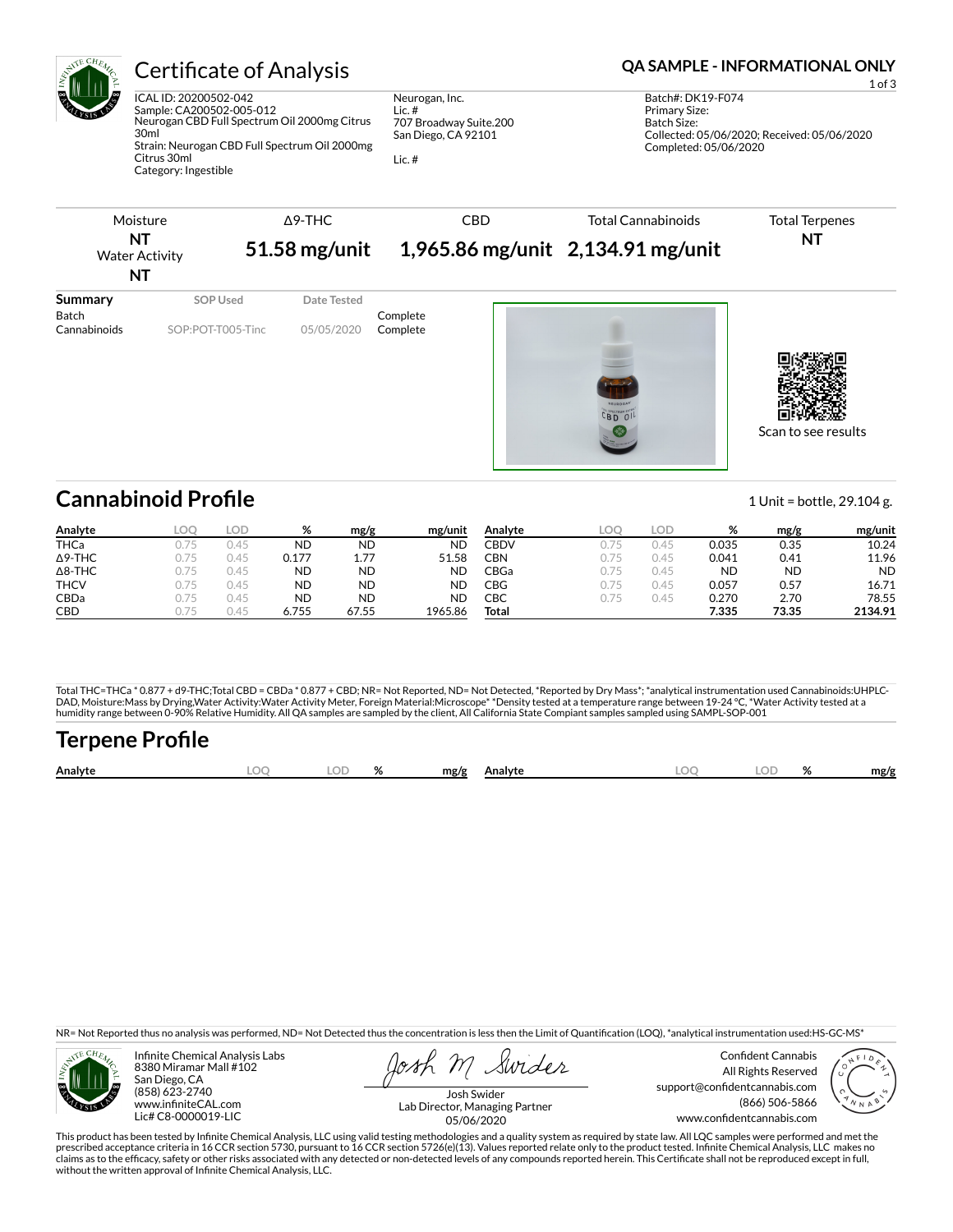

# Certificate of Analysis **Certificate of Analysis QA SAMPLE - INFORMATIONAL ONLY**

ICAL ID: 20200502-042 Sample: CA200502-005-012 Neurogan CBD Full Spectrum Oil 2000mg Citrus 30ml Strain: Neurogan CBD Full Spectrum Oil 2000mg Citrus 30ml Category: Ingestible

Neurogan, Inc. Lic. # 707 Broadway Suite.200 San Diego, CA 92101

Lic. #

2 of 3 Batch#: DK19-F074 Primary Size: Batch Size: Collected: 05/06/2020; Received: 05/06/2020 Completed: 05/06/2020

# **Residual Solvent Analysis**

| Category 1 | $\sim$<br><u>.</u> | ∸ີ | Limit | <b>Status</b> | Category 2 | LOO | LOD | Limit | Status | Category 2 | .OC | LOD. | Limit | Status |
|------------|--------------------|----|-------|---------------|------------|-----|-----|-------|--------|------------|-----|------|-------|--------|
|            |                    |    |       |               |            |     |     |       |        |            |     |      |       |        |

NR= Not Reported thus no analysis was performed, ND= Not Detected thus the concentration is less then the Limit of Quantification (LOQ),\*analytical instrumentation used=HS-GC-MS\*

### **Heavy Metal Screening**

| $\sim$<br>∼<br>$\sim$ | <b>LOD</b> | Limit | status |
|-----------------------|------------|-------|--------|
|                       |            |       |        |

NR= Not Reported thus no analysis was performed, ND= Not Detected thus the concentration is less then the Limit of Quantification (LOQ), \*analytical instrumentation used:ICP-MS\*

### **Microbiological Screening**

| . <del>.</del> |  |
|----------------|--|

ND=Not Detected; \*analytical instrumentation used:qPCR\*



Infinite Chemical Analysis Labs 8380 Miramar Mall #102 San Diego, CA (858) 623-2740 www.infiniteCAL.com Lic# C8-0000019-LIC

Josh M Swider

Confident Cannabis All Rights Reserved support@confidentcannabis.com (866) 506-5866 www.confidentcannabis.com



Josh Swider Lab Director, Managing Partner 05/06/2020

This product has been tested by Infinite Chemical Analysis, LLC using valid testing methodologies and a quality system as required by state law. All LQC samples were performed and met the prescribed acceptance criteria in 16 CCR section 5730, pursuant to 16 CCR section 5726(e)(13). Values reported relate only to the product tested. Infinite Chemical Analysis, LLC makes no<br>claims as to the efficacy, safety o without the written approval of Infinite Chemical Analysis, LLC.